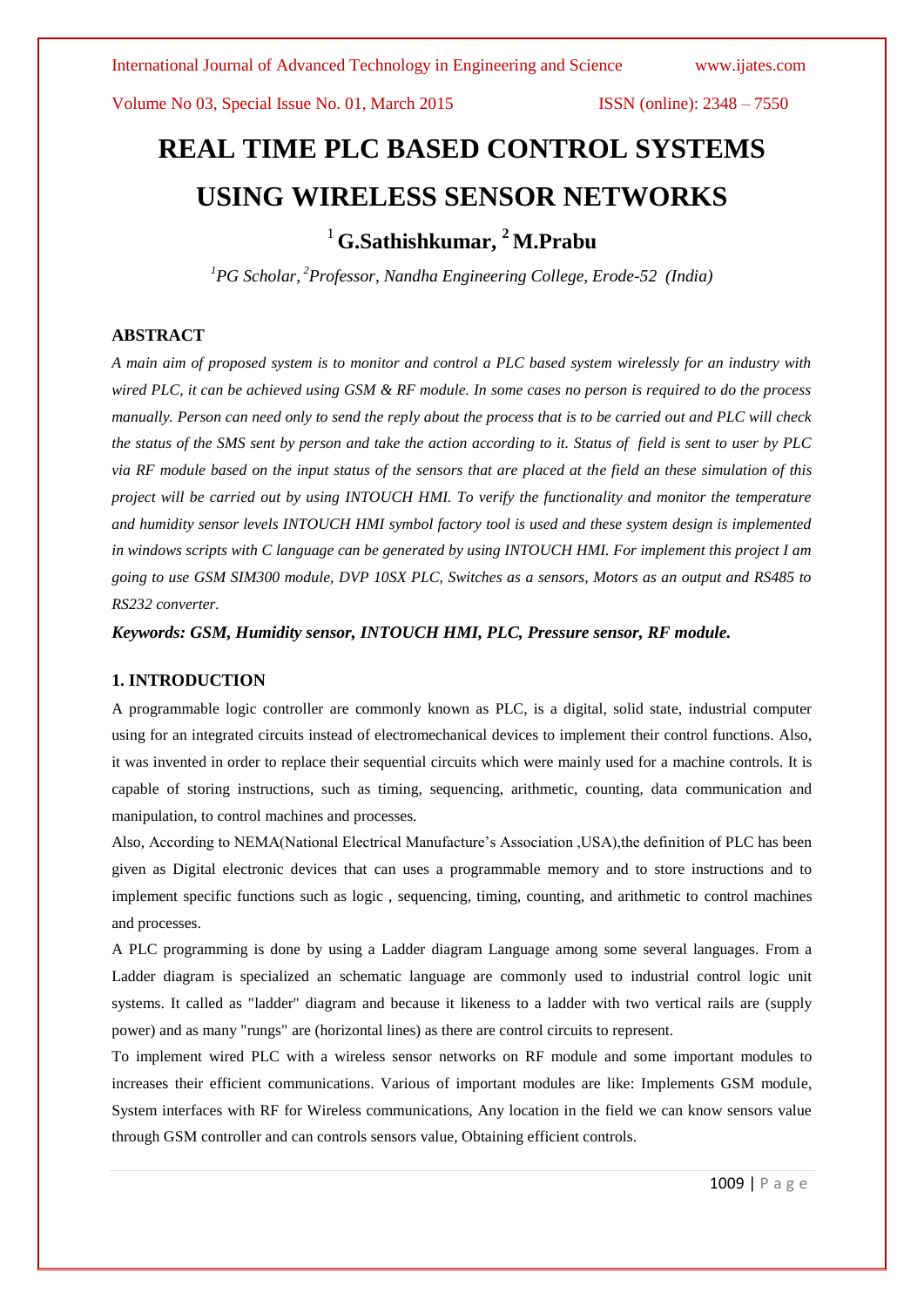#### Volume No 03, Special Issue No. 01, March 2015 ISSN (online): 2348 – 7550

In these Wired PLC are implemented with a wireless sensor networks for efficient transferring data values. Sensors are controlled and monitored through GSM module corresponding its set value points. For RF module is to communicate their remote location areas. Depends on that corrected values from set points it can be functioned. Each process of sensors values can be transferred for dedicated system or a person to knowing their present situation of field.

### **II. PROPOSED SYSTEM**

PLC based control system with Wireless Sensor Networks. Humidity sensor is to sense how much humidity present in that place. Depends upon the humidity level solenoid valve will be opened. Also, float sensor is to sense whether water is reached on a specified limit. Timer based system is also implemented whenever if possible.

Through RF module can monitor and control their complete process automation. Adding of GSM module can knows their status of working operation in these system.

# **III. BLOCK DIAGRAM**



#### **Fig.1 Block Diagram**

The above block diagram Fig.1 represents the automatic control mechanism. Here each of the functional unit is represented in a block. Basic function of the whole of the system is to control by an RF module. Main control unit of the circuit is the PLC controller whose description is given before.

Delta10sx PLC controller works on a voltage of 24V DC so it is fed from SMPS power supply unit through a plug. The humidity sensor sense the humidity in soil and gives analog voltage input to controller A/D port, similarly the "float sensor" also sense the water level reached or not and passes the voltage signal to controller. The A/D converter are converts the analog signals into an digital signals which is compared by an values to controller. Whenever the humidity level is below then the solenoid valve is switched ON and kept running till humidity is brought below and then the supply is cut OFF through solenoid valve.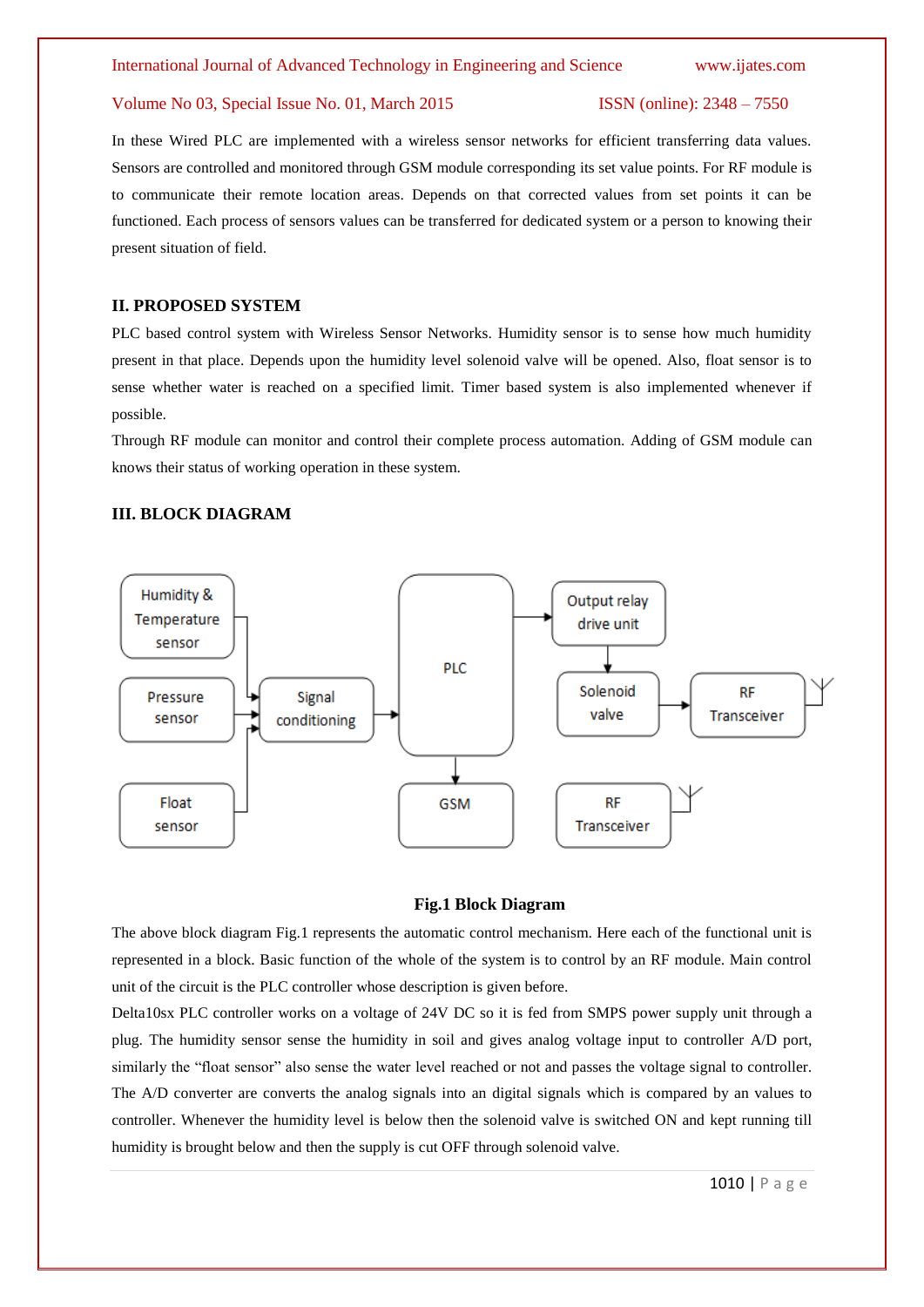#### Volume No 03, Special Issue No. 01, March 2015 ISSN (online): 2348 – 7550

#### **3.1 Components & Description**

#### **3.1.1 RS485 to RS232 Converter**

It is a converter that converts the rs232 communication port to rs485 communication port. It needs the separate power supply to convert the data. At rs485 side one connection is for power supply, two connections for an ground, and remaining two are for rs485A and rs485B.

# **3.1.2 GSM Module**



### **Fig.2 GSM Circuit Diagram**

This GSM Modem can accept any GSM network operator SIM card and act just like a mobile phone with its own unique phone number in it. Advantage of using this modem will be that you can use its RS232 port to communicate and develop embedded applications. Most of applications like data transfer, SMS Control, remote logging and control can be developed easily.

The modem can either be connected to PC serial port directly or to any microcontroller or PLC. It can be used to send and receive SMS . They can be a also used in GPRS mode to connect to internet and do many applications for data control and logging. In GPRS mode you can also connect to any remote FTP server and upload files for data logging.

# **3.1.3 Delta PLC DVP10SX**

The name itself suggests the type of PLC and I/O it provides like DVP is a series name, 10 stands for (6+4) 6 inputs and 4 outputs, SX series as shown in fig 4. The delta PLC is cheaper than other brands of the PLC and easy to configure with any application of industry as well.

#### **3.2 Sensors**

#### **3.2.1 Pressure Sensor**

Pressure sensors have been in demand since the advent of the steam age. In such sensors are used daily to monitor the pressure of fluids in engines, pipes, hydraulics. Some specialized sensors are also used to determine the pressure of gases or solids. A typical pressure sensor is about a cubic inch in sizes, some may be a hundred or more times smaller, example those used in micro electromechanical systems.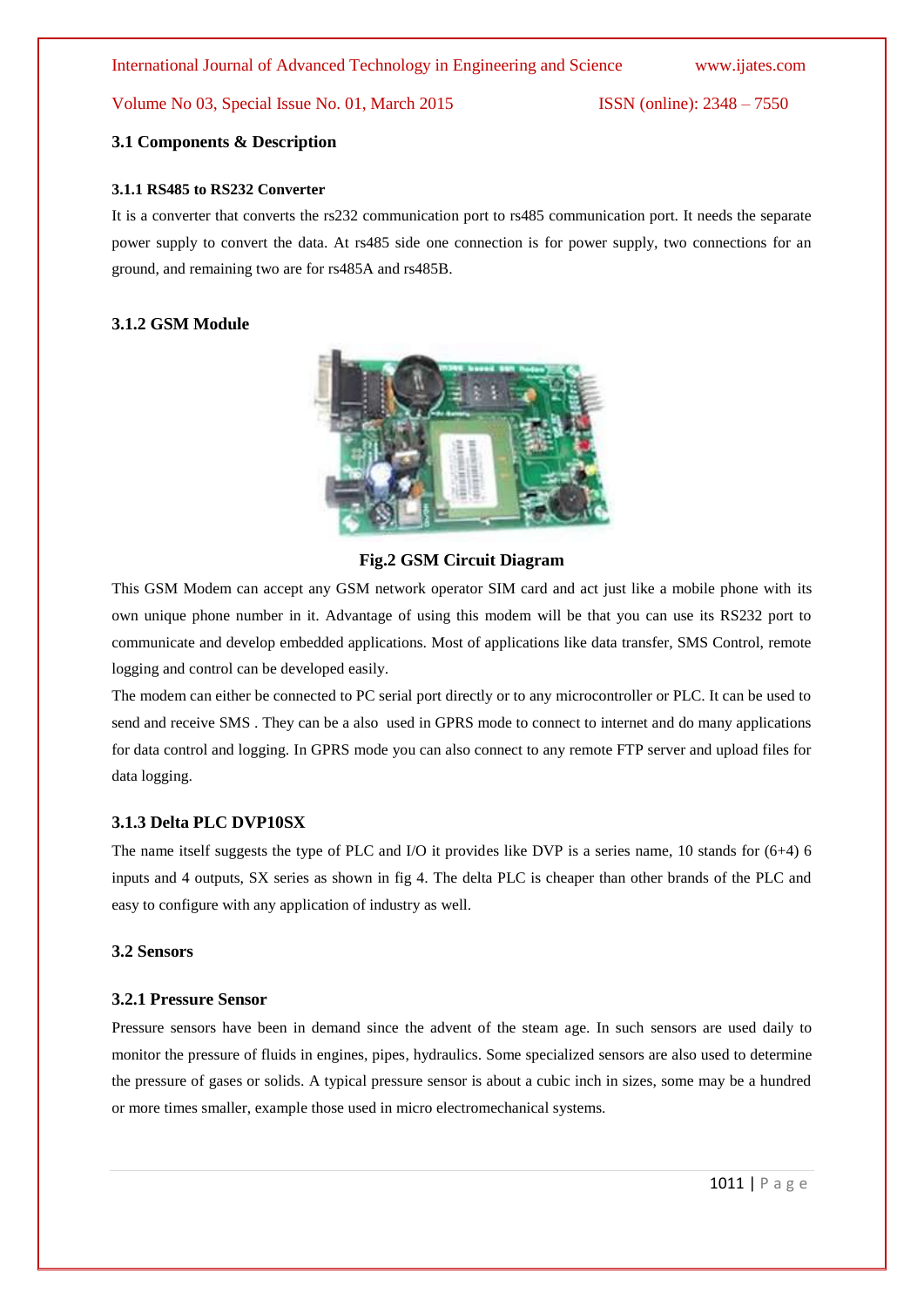International Journal of Advanced Technology in Engineering and Science www.ijates.com

Volume No 03, Special Issue No. 01, March 2015 ISSN (online): 2348 – 7550

#### **3.2.2. Float Sensor**



**Fig.3 Float sensor working Diagram**

Here the principle behind these mechanical, cable, magnetic and other float level sensors are involves the opening or closing of an mechanical switches, and also either by direct contact with their switches, or magnetic operation of a reeds. With an magnetically actuated float level sensors, it switching occurs when a permanent magnet is sealed inside a level float rises or falls to the actuation level on it.

With a mechanically actuated float level, switching take places as a result of the movement on float against a miniature of (micro) switches. For an both mechanical and magnetic float sensor, temperature, chemical compatibility, specific gravity (density), and viscosity affect the selection of the stem and the float.

### **3.2.3 Solenoid Valve**

Solenoid valve is an electromechanically functioned valve for a controlling process. These valves are controlled by it electric current and through a solenoid: in a such case of two-port valve has flow is switched either on or off; and also in the case of a three-port valve, here outflow is switched in between depends on two outlet ports. Multiple of solenoid valves can also to be placed together on manifold.

And solenoid valves are the most often used control elements in their fluidics. From tasks are to be shut off, dose, release, distribute or mix fluids. These are found in several application areas. Solenoids offer fast and safe switching, long service life, high reliability, good medium compatibility of materials used, low controlling power and compact designs.

Besides the plunger-type actuator which is used most frequently, pivoted-armature actuators and rocker actuators are also used.

# **IV. SIMULATION & RESULT**

Hence the programming sides first have to configure the PLC in a communication mode for communication purposes and it is usual part for all types of PLC for communication. And that next have to SET as memory bit for every an AT commands to communicate with their GSM module. After that enter the code of hex for all that command including a message that want to a send to the mobile.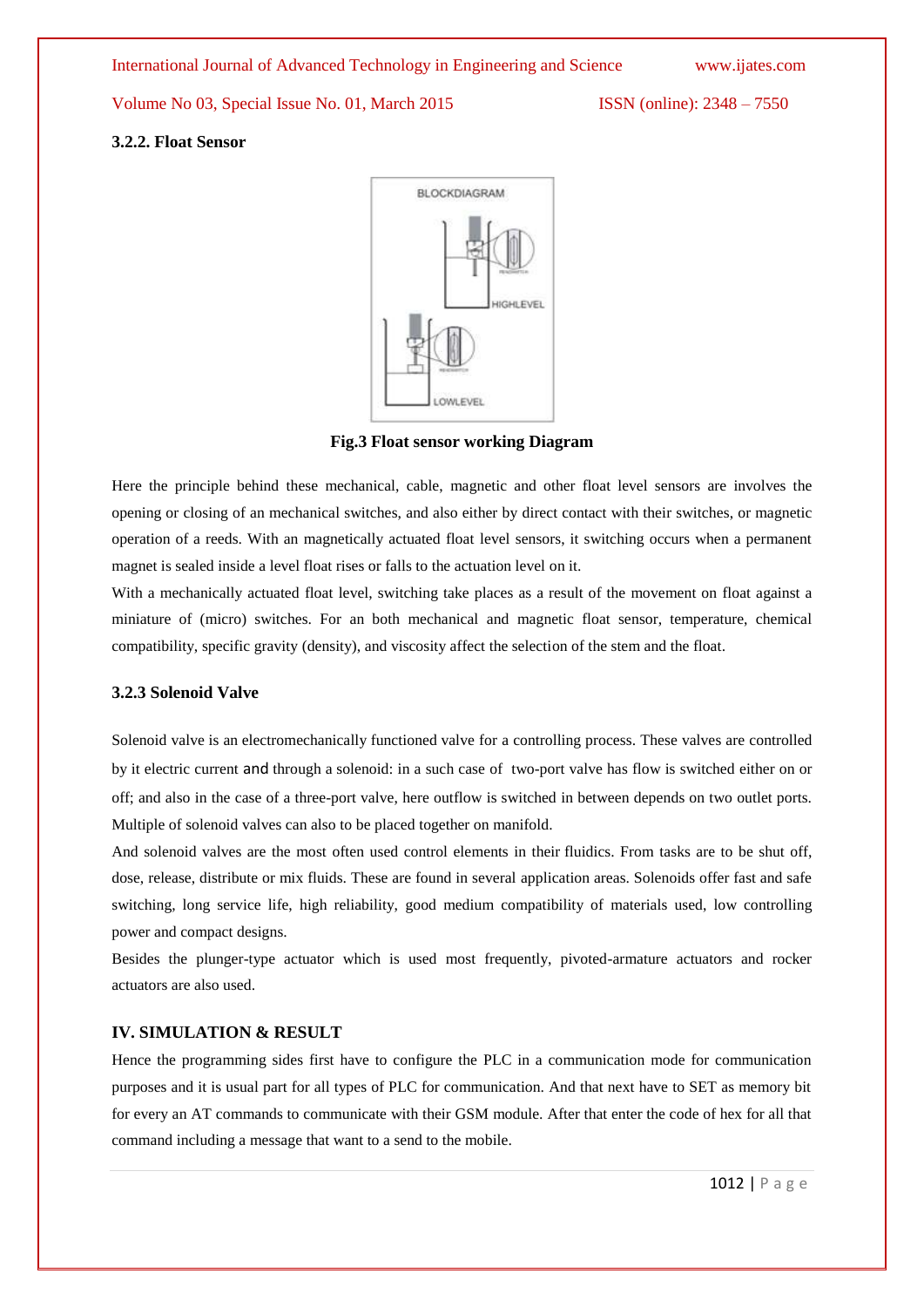# Volume No 03, Special Issue No. 01, March 2015 ISSN (online): 2348 – 7550

Similarly should load their program in corresponding PLC and connect their RS485 to RS232 converter at RS485 terminal is to be provided in these PLC and at other end of the cable should connected to RS232 cable and whose another end of cable will be connected to a GSM module.



### **Fig 4 RUN mode of Program**

| <b>Float sensor</b> | <b>Value Display</b>   | <b>Pressure Sensor</b>                                  | <b>Pressure slider</b>                                  | <b>Flow Control Method</b>                                             |  |
|---------------------|------------------------|---------------------------------------------------------|---------------------------------------------------------|------------------------------------------------------------------------|--|
|                     | w                      |                                                         | 108<br>$\pm$<br>$+1$<br>$\overline{a}$<br>$\rightarrow$ | Gmm<br>$\bullet$                                                       |  |
| i i                 |                        |                                                         | ×.<br><b>Meter</b><br>×                                 | <b>Current Value</b><br><b>Increasent 1</b><br><b>HH</b><br><b>WIE</b> |  |
|                     |                        | 755.8<br>oni e                                          | <b>Humidity sensor</b>                                  | <b>Value Display</b>                                                   |  |
|                     | $\left  \cdot \right $ | Open<br>$ext{E}$<br>300.8<br>$\bullet$<br>title<br>18.6 |                                                         | w                                                                      |  |
|                     |                        | Sister                                                  |                                                         |                                                                        |  |
|                     |                        |                                                         |                                                         |                                                                        |  |

### **Fig 5 RUN mode in INTOUCH HMI tool**

Fig 4 & Fig 5 shows their RUN mode in application mode & simulation of Run mode in INTOUCH HMI tool software.

# **4.1 Application**

Gardens maintenance sectors and others irrigation plants cultivation sectors are also to be adopted.